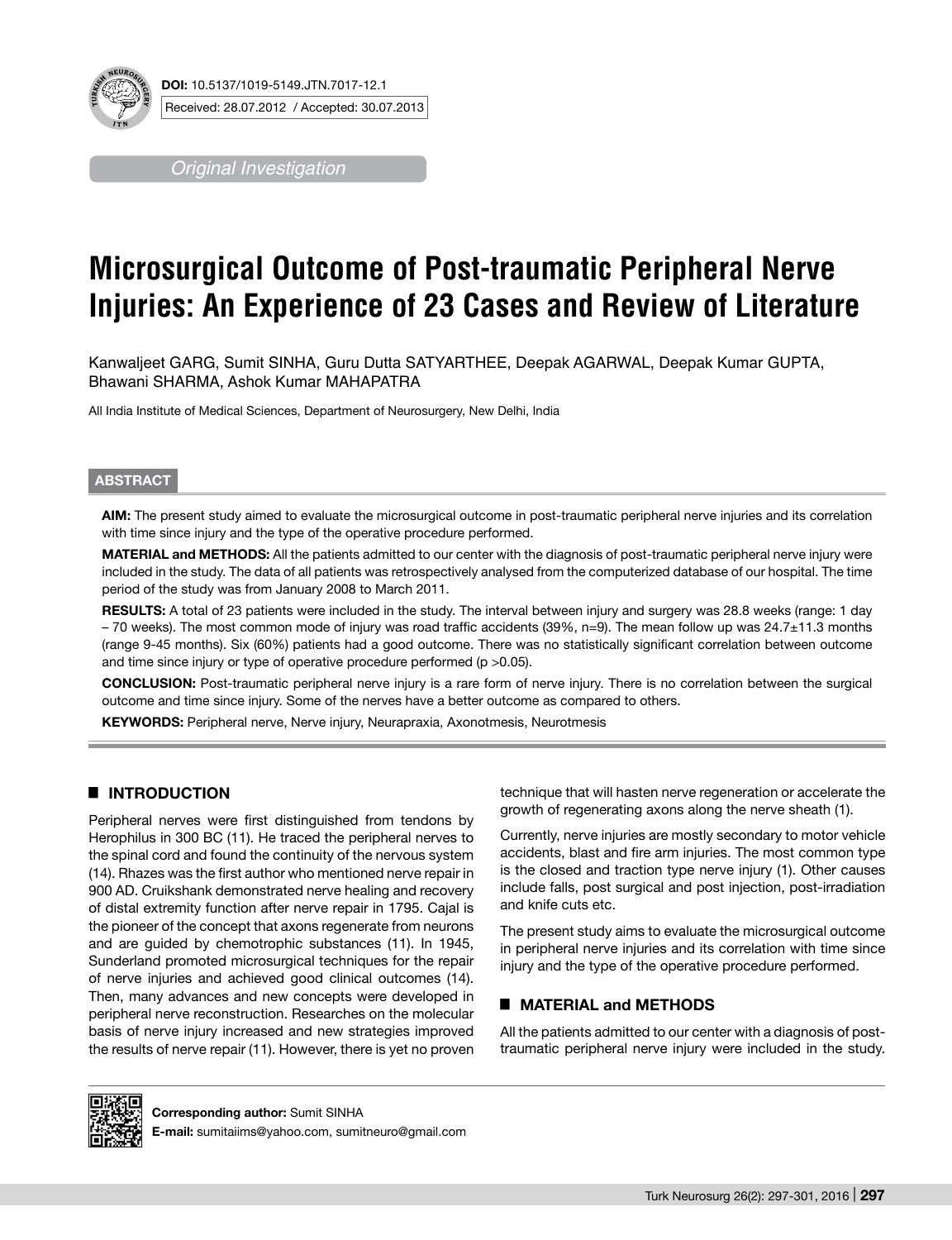The data of all these patients was retrospectively analysed from the computerized database of our hospital. The period of the study was from January 2008 to March 2011. The age of the patients ranged from 9 years to 52 years (Mean±SD,  $32.2\pm$  12.4 years) with the majority (61%) belonging to the age group of 20- 39 years. (Figure 1) There were 83% (n=19) males and 17 % (n=4) females (Figure 2). The median nerve was the most commonly involved nerve in our series (Figure 4). All the patients with birth injuries, post irradiation injuries and malignant infiltration in neck, axilla or back and groin were excluded from the study. A detailed history including mode of injury, with thorough clinical examination and record of neurological examination i.e. motor, sensory and autonomic deficit, were recorded in a pre-designed proforma. Muscle power grading was done using British Medical Research Council grading (1 to 5). Imaging (such as X- ray chest, neck, shoulder, lumbosacral spine and pelvis) was obtained for bony fractures or dislocations associated with nerve injuries. The electrophysiological studies included nerve conduction velocities to specify the site and extent of nerve injury; and electromyography (EMG) to confirm the neurogenic type and to rule out the muscle disease as a cause of weakness (1).

Post-operatively, the paralyzed limb was kept immobilized in optimal functional position for a period of 4 weeks, after which







**Figure 3:** Pie chart showing mechanism of injury (**RTA =** Road traffic accident).

the physiotherapy was started. The primary endpoint of the study was improvement in the motor power of the affected muscle groups. The surgical outcome was analysed on the basis of Medical Research Council grading into good outcome (≥ 3/5) and poor outcome (<3/5). All analyses were performed using the statistical program SPSS version 17. Percentages were compared using the chi square or Fisher exact test. For intergroup comparison, the Student t-test was used for parametric data. Probability values < 0.05 in these analyses were considered statistically significant.

## █ **RESULTS**

During the study period, a total of 240 post-traumatic nerve injury patients were operated at our centre, out of which 23 patients (10%) were post-traumatic peripheral nerve injuries. The interval between injury and surgery was 28.8 weeks (Range: 1 day–70 weeks). The most common mode of injury was road traffic accidents (39%, n=9). Other common modes of injury included injury by sharp objects, iatrogenic injuries or assault (Figure 3). Two patients had a wrist slash injury.

Early surgical intervention i.e. within 6 months of injury was done in 56% of patients and the rest were operated 6 months after injury. Neurolysis was done in 12 patients (52%) and 11



**Figure 1:** Graph showing age distribution of patients. **Figure 2:** Graph showing gender distribution of patients.



**Figure 4:** Pie chart showing distribution of different nerves involved.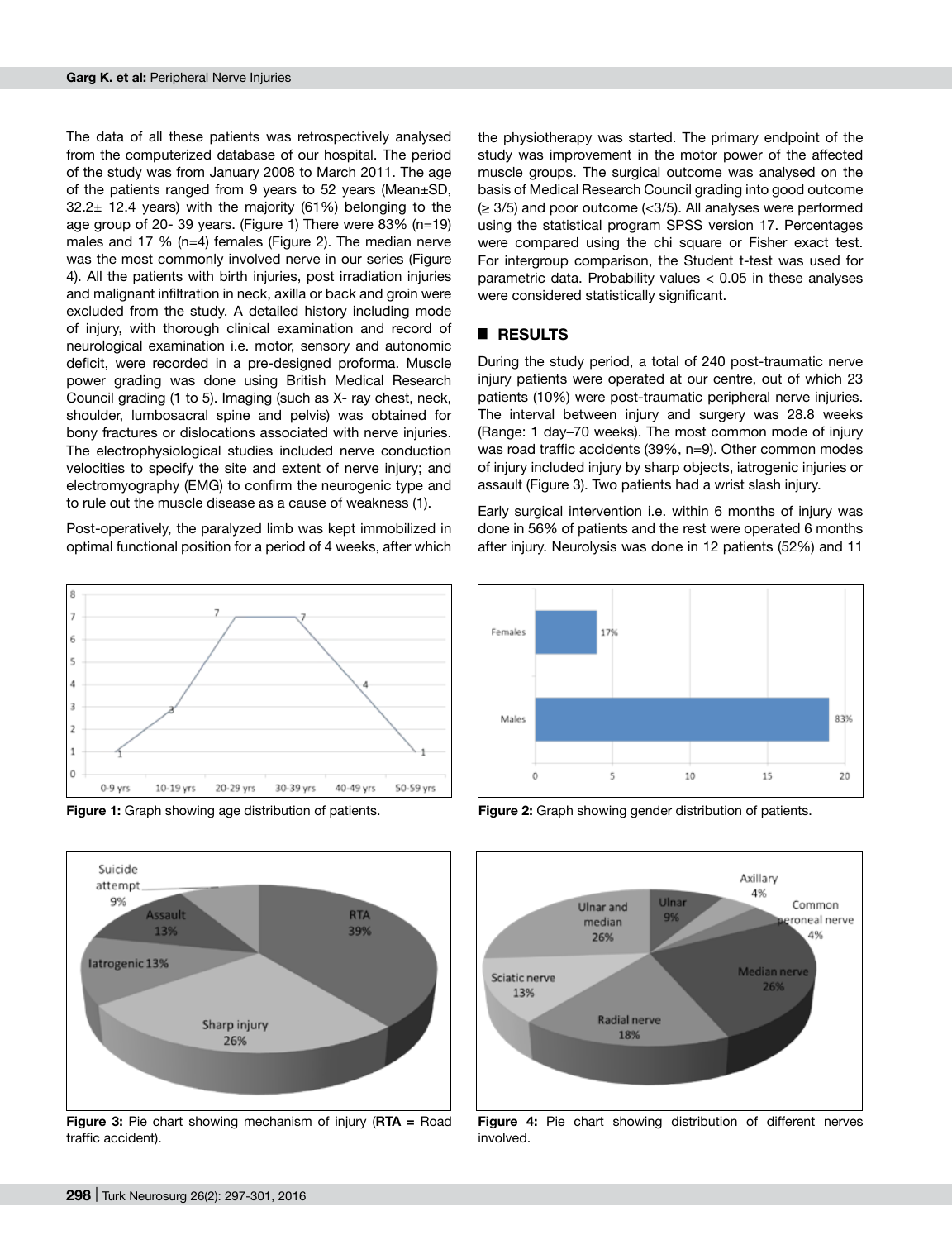(48%) underwent primary nerve repair, either by using cable grafts from the sural nerve (10 patients) or direct end-to-end anastomosis (one patient) (Figure 5). The mean follow up was 24.7±11.3 months (Range: 9-45 months). Out of the 10 patients who could be followed up, 6 patients (60%) had a good outcome (regained motor power ≥ M3) (Table I). Table



**Figure 5:** Graph showing different procedures done.

### **Table I:** Outcome as seen in Our Patients

| Outcome      | No of patients |  |
|--------------|----------------|--|
| Good outcome | 6/10           |  |
| Poor outcome | 4/10           |  |

## **Table II:** Outcome in Different Nerves

II shows the rate of improvement with respect to the different nerves involved. There was no statistical significant difference in the outcomes of patients operated within 6 months of injury or those after 6 months (Table III) and the type of operative procedure (Table IV).

## █ **DISCUSSION**

The most common causes of nerve injuries are traffic accidents, blasts and fire-arm wounds. Stretch-related injuries are the most common type of nerve injuries (1).

Peripheral nerves have an inherently elastic structure because of their collagenous endoneurium. However, the nerves are prone to injury when traction forces exceed the nerve's capacity to stretch. If the force is great enough, the nerve continuity may be disturbed as seen in brachial plexus avulsions (2). However, the continuity is retained. This type injury can be isolated (Erb palsy and similar brachial plexus birth-related injuries) or associated with extremity fractures where the peripheral nerves and the bones are in close relationship (radial nerve injury following humeral fracture) (2). Lacerations by knife blades are another common causes of peripheral nerve injuries (2). Whereas these can be complete transections, more often some nerve element of continuity remains.

Compression is a third common type of peripheral nerve injury. Some of the compression injuries include the "Saturday Night palsy" due to radial nerve compression and entrapment neuropathies. There is no severance or tearing of the neural

|                  | No of patients | Follow up | Improved | Not improved |
|------------------|----------------|-----------|----------|--------------|
| Median           |                |           |          |              |
| Sciatic          |                |           |          |              |
| Ulnar            |                |           |          |              |
| Axillary         |                |           |          |              |
| Radial           |                |           |          |              |
| Ulnar and median |                |           |          |              |

**Table III:** Outcome with Respect to Interval Between Injury and Surgery

|                          | <b>Improved</b> | No improvement |            |
|--------------------------|-----------------|----------------|------------|
| Within 6 months $(n=13)$ |                 |                | $p = 0.78$ |
| $6-12$ months (n=10)     |                 |                |            |

#### **Table IV**: Outcome with Respect to Type of Surgery Performed

| Type of surgery | <b>Improved</b> | Not improved | p value |  |
|-----------------|-----------------|--------------|---------|--|
| Neurolysis      |                 |              | 0.6     |  |
| Nerve graft     |                 |              |         |  |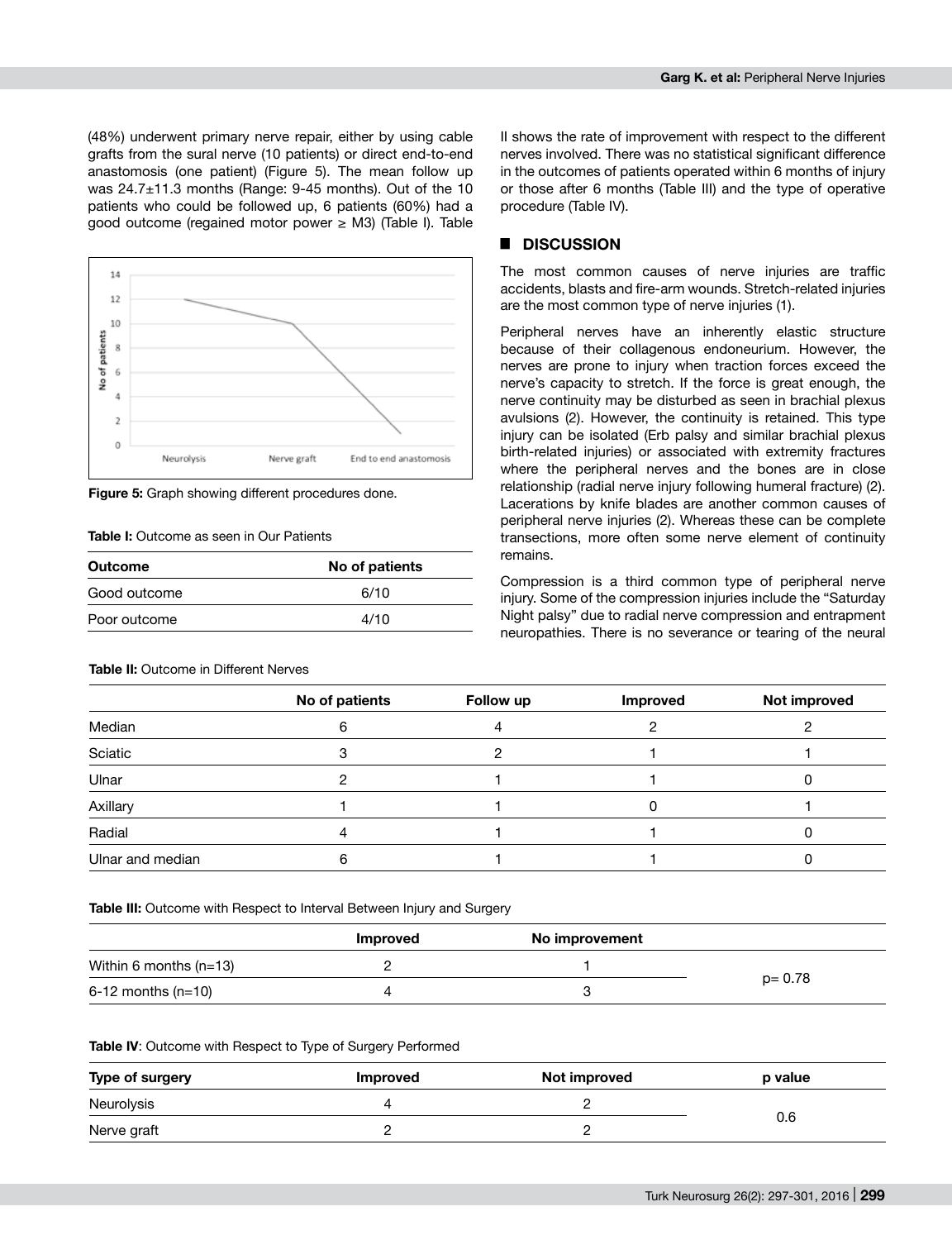elements in compression injuries (2). In our study, 52% of the patients had stretch injuries and 48% had penetrating injuries.

The timing and success of the peripheral nerve repair process mostly depends on the extent of injury. Clinically grading systems which allow correlation of the microscopic changes in the nerve after injury and patient symptomatology are currently in use (2,13). The commonly used grading scales have been developed by Seddon (13) and Sunderland (14).

Sunderland's classification stratifies the three injury types described by Seddon into five categories according to severity (14). A first-degree injury is equivalent to Seddon's neurapraxia and a second-degree injury is equivalent to axonotmesis and third-degree nerve injuries occur when there is disruption of the axon (2).

In a large compilation of data from patients with peripheral nerve injury over a 40-year period, Mackinnon and Dellon reported that very good results (M4,S3+) were obtained in approximately 20% to 40% of cases (9). They also concluded that very few injuries recovered fully, and war injuries generally did worse.

A more recent series of primary repairs and fascicular grafts in 132 patients with median nerve injuries showed good to excellent results in 47 of 98 patients (48%) treated with grafting and in 17 of 34 patients (50%) treated with secondary neurorrhaphy (4). Overall, 65 of 132 patients (49%) had good to excellent results, 14 (11%) had fair results, and 53 (40%) had poor results. The authors concluded that the results were poor in four situations: (1) age  $> 54$  years (2) level of injury proximal to elbow; (3) graft length  $> 7$  cm; and (4) surgery delayed more than 23 months.

Similar excellent results in median nerve injury were reported by Novak et al. (12). In our study, 2 out of 4 (50%) patients with median nerve injury (with follow up) had a good outcome. In a separate series of radial nerve repairs treated with grafting or secondary neurorrhaphy, useful (good to excellent) results have been reported by various authors (5,15). Terzis et al. found that better functional results were achieved in younger patients, with denervation time ≤3 months, lesions in continuity, patients without associated nerve injuries, distal lesions, with neurolysis, and with nerve grafts less than or equal to 5 cm long (15). In our study, only one patient with radial nerve injury who was followed up, had a good outcome.

Vastamäki et al. (16) reviewed the data on 110 patients after ulnar nerve repair and demonstrated useful recovery in 57 patients (52%). In our study, the only patient with ulnar nerve injury who was followed up, had a good outcome. Kim et al. studied 654 cases of ulnar nerve lesions and reported functional recoveries of Grade 3 or better in 81 (92%) of 88 patients who underwent neurolysis, 42 (72%) of 58 patients who received suture repair, and 24 (67%) of 36 patients who received graft repair (6) Kline et al. studied 99 patients with contusion–stretch injuries to the axillary nerve (8). Recovery following suture repairs was a mean grade 3.8, whereas recovery after 66 graft repairs was a mean grade 3.7. They concluded that operative exploration of axillary contusion– stretch lesions is worthwhile in carefully selected cases. If indicated by inspection and intraoperative electrical studies, nerve repair can lead to useful function. Murovic studied 1837 patients of upper extremity peripheral nerve injuries (10). He concluded that median nerve secondary suture repairs did better than radial or ulnar nerve suture repairs, with 78%, 69%, and 69% of the patients respectively attaining good outcomes. Ertem et al. studied the functional results of nerve repair (median and/or ulnar) in patients with forearm clean-cut injuries (3). They concluded that secondary repairs and young patients had the best prognosis. Yang et al. conducted a meta-analysis to compare the outcomes of repair of a median nerve and ulnar nerve defect with nerve graft and tubulization (17). They found that a median nerve with sensory impairment was associated with improved postoperative prognosis, while an ulnar nerve with motor nerve damage was prone to a worse prognosis and tubulization can be a good alternative in the reconstruction of small defects.

Sunderland analysed surgical outcome following nerve reconstruction (over a period of 40 years) and found better results in young patients, early repairs, single function nerves, distal repairs and short nerve grafts (14). In another study involving 318 operative knee-level common peroneal nerve lesions, the authors concluded that surgical exploration and repair of peroneal nerve lesions achieved good results with timely operations and thorough intraoperative evaluations and longer grafts were correlated with more severe injuries and thus poorer outcomes (7).

The limitation of our study is the small number of patients, that might give rise to fallacious results. Moreover, due to the small sample size, it was not possible to analyze different nerve groups separately. Henceforth, our finding of no difference in the results of surgery within 6 months of injury or after 6 months has to be taken with a word of caution.

# █ **CONCLUSION**

Post-traumatic peripheral nerve injury is a rare form of nerve injury and constituted around 10% of total nerve injuries encountered at our center. There is no correlation between the surgical outcome and time since injury. Some of the nerves have a better outcome as compared to others.

## █ **REFERENCES**

- 1. Buhroo AM: Observations on rehabilitation of peripheral nerve injuries in Kashmir Valley. IJPMR 14: 27-32, 2003
- 2. Burnett MG, Zager EL: Pathophysiology of peripheral nerve injury: A brief review. Neurosurg Focus 16(5):E1, 2004
- 3. Ertem K, Denizhan Y, Yologlu S, Bora A: The effect of injury level, associated injuries, the type of nerve repair, and age on the prognosis of patients with median and ulnar nerve injuries. Acta Orthop Traumatol Turc 39: 322-327, 2005
- 4. Kallio PK, Vastamäki M: An analysis of the results of late reconstruction of 132 median nerves. J Hand Surg (Br) 18: 97- 105, 1993
- 5. Kallio PK, Vastamäki M, Solonen KA: The results of secondary microsurgical repair of the radial nerve in 33 patients. J Hand Surg (Br) 18: 320-322, 1993